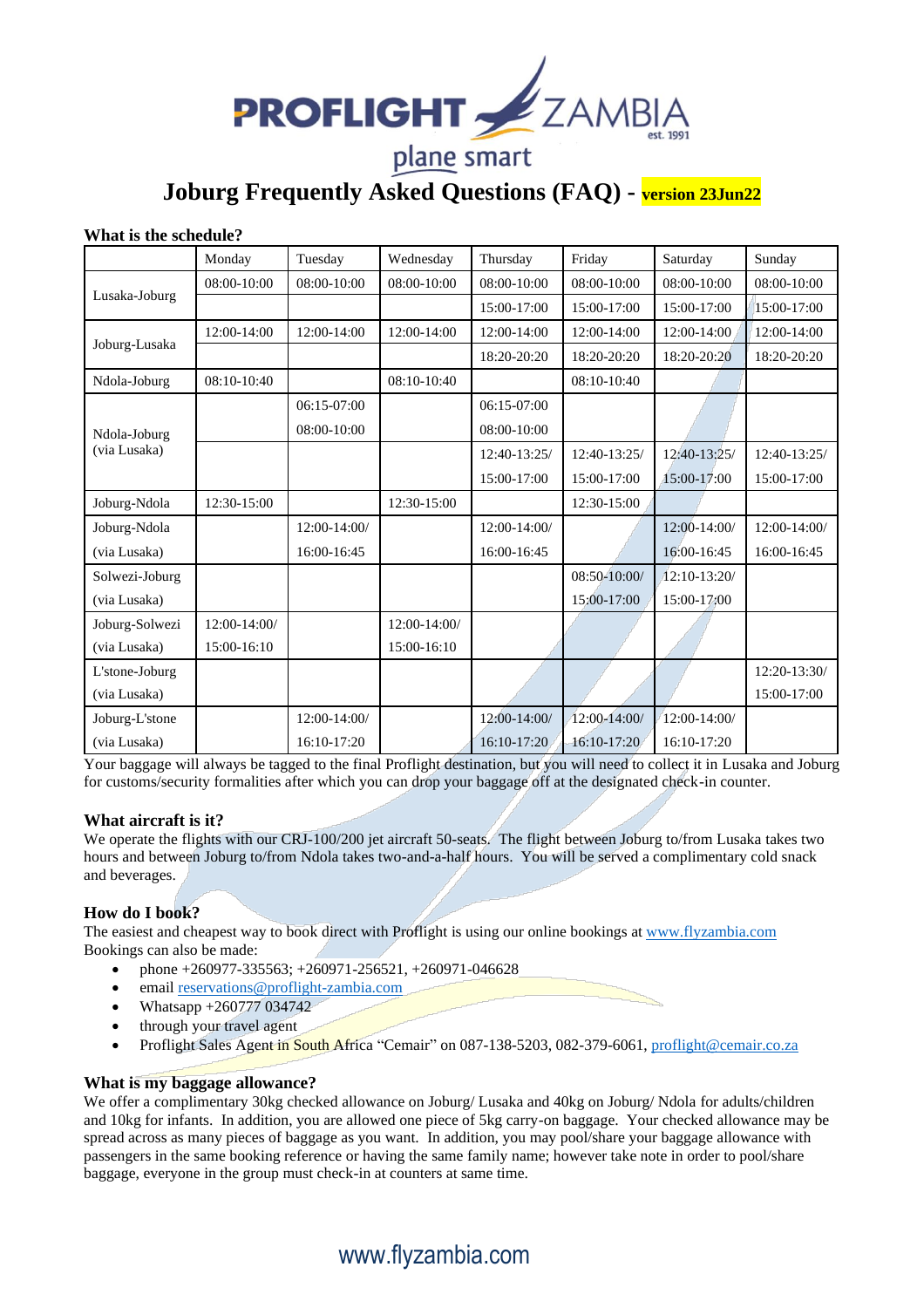

Excess checked baggage over your complimentary amount is charged at \$5/kg out of Zambia or R60/kg out of Joburg. If you start your journey in Ndola, you will be charged once in Ndola at \$5/kg for the entire journey Ndola-Lusaka-Joburg. If you start your journey in Joburg, you will be charged once in Joburg at R60/kg for the entire journey Joburg-Lusaka-Ndola.

Excess baggage can also be pre-purchased on our website at a discounted rate per 15kg excess bundle. The bundle is \$40/bundle out of Zambia or R600/bundle out of Joburg. Use our website Manage My Booking to access your booking, here you can buy excess checked baggage bundles of 15kg, you can buy up to four bundles (total 60kg excess) per passenger.

Take note due to airport safety rules, no one piece of baggage can weigh more than 32 kg. All excess baggage is subject to space available on the aircraft and is non-refundable.

## **What are the pre-flight COVID-19 test and vaccine requirements?**

**To enter South Africa**, as of 23Jun22 all covid entry requirements have been suspended

**To enter Zambia**, you are required to present either 1)vaccination card/certificate OR 2)COVID-19 PCR negative lab result. Passengers using international-transit facility at Lusaka must also adhere to these regulations. Children aged 11 years and under are EXEMPT from these entry requirements into Zambia.

The following applies to Zambia entry using vaccine card/certificate/QRcode:

- Proof of vaccine may be shown as 1)actual card/certificate 2)photo-copy of card/certificate 3)phone picture of card/certificate 4)digital certificate on phone
- passenger passport name (first name and surname)
- must be fully-vaccinated which is defined by one dose of Johnson vaccine or two doses of all other WHOrecognized vaccine
- there is no restriction for date of fully-vaccinated and/or booster vaccines

The following applies to Zambia entry using PCR negative test result:

- lab result must include passenger passport name (first name and surname)
- "PCR negative test result"
- Test/Sample Date is within 72 hours of the original flight departure from the country of origin
- Medical practitioner name, signature, stamp

## **When should I go for my Covid-19 PCR test?**

| <b>Flight Day</b> | <b>Earliest Allowed Test Day</b> |
|-------------------|----------------------------------|
| Monday            | Friday                           |
| Tuesday           | Saturday                         |
| Wednesday         | Sunday                           |
| Thursday          | Monday                           |
| Friday            | Tuesday                          |
| Saturday          | Wednesday                        |
| Sunday            | Thursday                         |

## **What happens if I test positive on my pre-flight Covid-19 result?**

If you receive a positive lab result within ten days of your flight date, we will waive the potential upward fare difference to rebook at a late date. This will be applicable to you and any passengers travelling with you from the same household. Your travel companions must be booked with you on same flights but do not have to share same surname. The only payment due at the time you are ready to rebook will be the \$25 Change fee per flight per passenger, if you are ticketed on Firecracker fare class. To apply for this, the passenger or travel agent must contact Proflight Reservations to cancel your seat at least two hours prior to flight departure and must send us the passenger's positive test result at the same time.

## **What COVID measures do I expect on day of travel?**

Please carry your completed/printed inbound SA or Zambia Passenger Health Form for each passenger even children/infants. This form is available for printing during our online check-in process or on our website under Planning/Travel Documents or onboard your flight. All passengers may be subject to medical screening upon arrival and

# www.flyzambia.com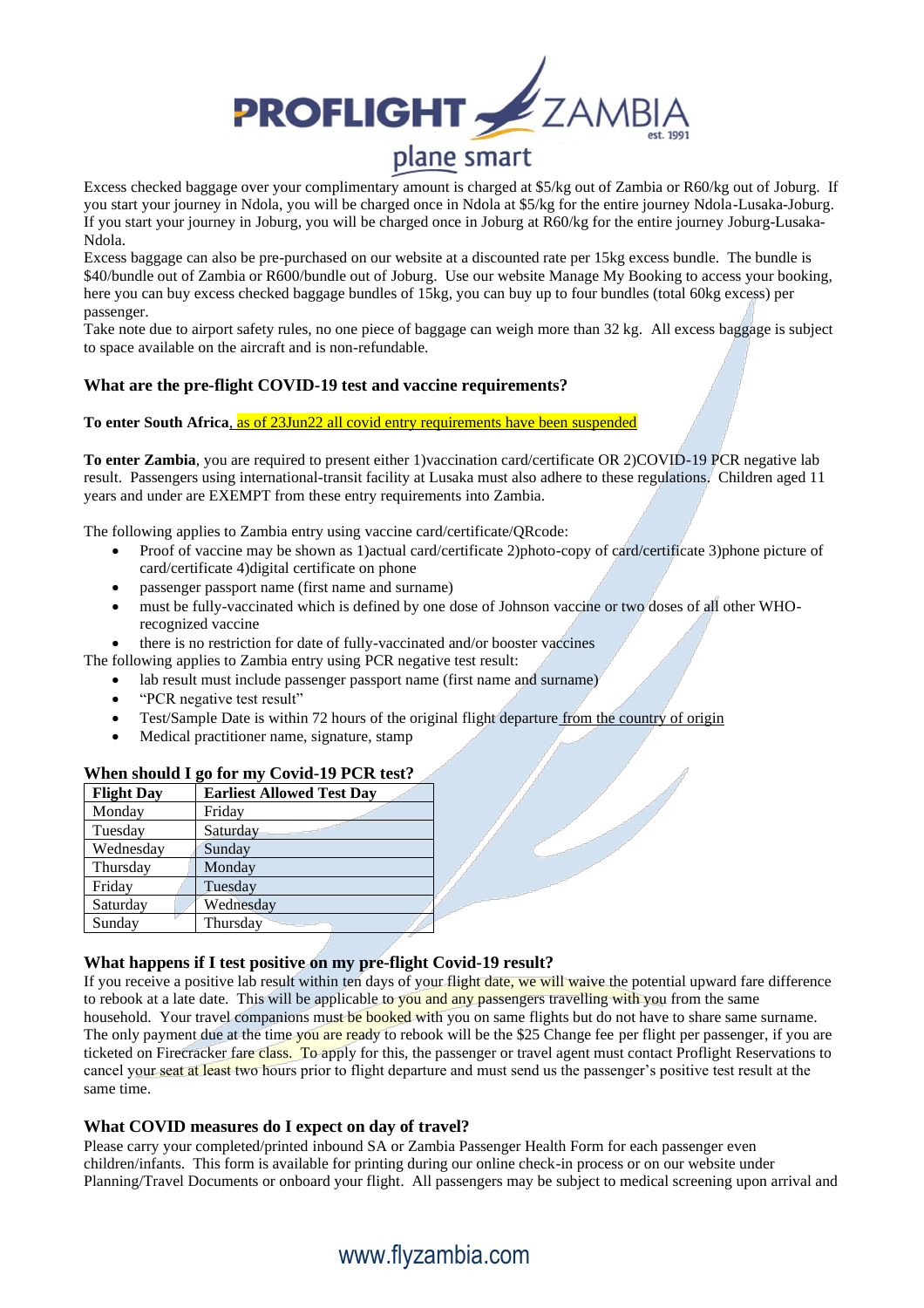

if symptomatic, may be subject to a COVID test at their own expense. By law, all passengers older than five years must provide and wear their own masks at check-in, boarding and for the duration of the flight.

### **Where do I find Proflight in Joburg?**

Our check-in desks and the Swissport ticket sales counter are located in Terminal B in OR Tambo International Airport.

#### **How can I get the cheapest fare?**

Book early for the lowest fares as prices go up as more passengers book on each flight. If you book on our website, you are not charged anything extra. If you choose to book through our Call Centre or offices, we will charge K200 per person booking fee. We do offer one-way fares but these are slightly higher so try to fly with us in both directions to save money! Book your child aged 2-11 years as Child and youth aged 12-17 years as Youth, so they get a 25% fare discount.

#### **What are other baggage restrictions out of Joburg?**

Regulations for checked baggage out of Joburg are listed below

- Duffel bags must have a semi-hard base or even piece of cardboard inside the bottom part, as per Joburg airport regulations.
- Toy guns are not permitted in carry-on baggage, for carriage in checked baggage you must check-in at least two hours prior to flight else the toy gun will not be permitted. Failure to declare these in your checked baggage can result in you and your bag being offloaded from the flight, as per South African security regulations.
- The following items are not permitted in checked or hand baggage, they must be sent as cargo: hoverboard, television set, microwave, computer and computer parts, car parts, stoves of any kind.

#### **Can I book UMs?**

Yes, we happily accept unaccompanied minors (11 years or younger) on the flight, even if you are connecting to/from Ndola, Solwezi, etc. There is no extra charge for unaccompanied minors and they still receive our 25% children discount. Please note we are limited to a certain number of Unaccompanied Minors per flight so book early.

#### **Can I book to other South African destinations/cities?**

You can be booked on one single Proflight ticket to South African destinations serviced by Cemair, Safair or SAA. This single-ticket journey will allow you to enjoy the international baggage allowance of Proflight onto your final destination. In the event of a Proflight flight delay causing a missed connection, you will be accommodated and assisted onto the next available flight without any cost.

#### **Can I connect to overseas outbound carriers at Joburg?**

A secret of the industry is generally the fares purchased out of Joburg for overseas travel are often cheaper than if purchased out of Zambia. You can purchase your Proflight ticket for your travel between Zambia and Joburg and purchase a separate ticket on the overseas airline.

## **Can I send cargo or live animals?**

Please contact our cargo handling agents, BidAir Cargo. All handling, document processing and payments will be done directly between BidAir and client.

For Joburg-Lusaka, [mariaj@bidaircargo.com,](mailto:mariaj@bidaircargo.com) Tel:+27(0)11 230 4600 or +27(0)83 269 2841 For Lusaka-Joburg, [thokozilej@bidaircargo.com,](http://lenishian@bidaircargo.com) Tel:+260 977 511690 or +260 964 319182

## **How do I transfer in Joburg?**

## **ON YOUR DEPARTURE FROM ZAMBIA:**

All pax connecting from Ndola, Livingstone, Mfuwe, Solwezi through Lusaka to Joburg must collect your baggage in Lusaka and proceed with baggage through the outdoor tunnel to new Terminal 2 to Proflight international check-in

#### **Connecting to Cemair domestic destinations in South Africa**

- Advise the Proflight check-in agent of your final Cemair destination
- You will receive your Cemair boarding card now at time of first check-in with Proflight
- You must pick up your checked baggage in Joburg, clear Immigration & Customs, go to the Cemair check-in counter to Bag Drop

#### **Connecting to other-airline domestic destinations in South Africa**

## www.flyzambia.com